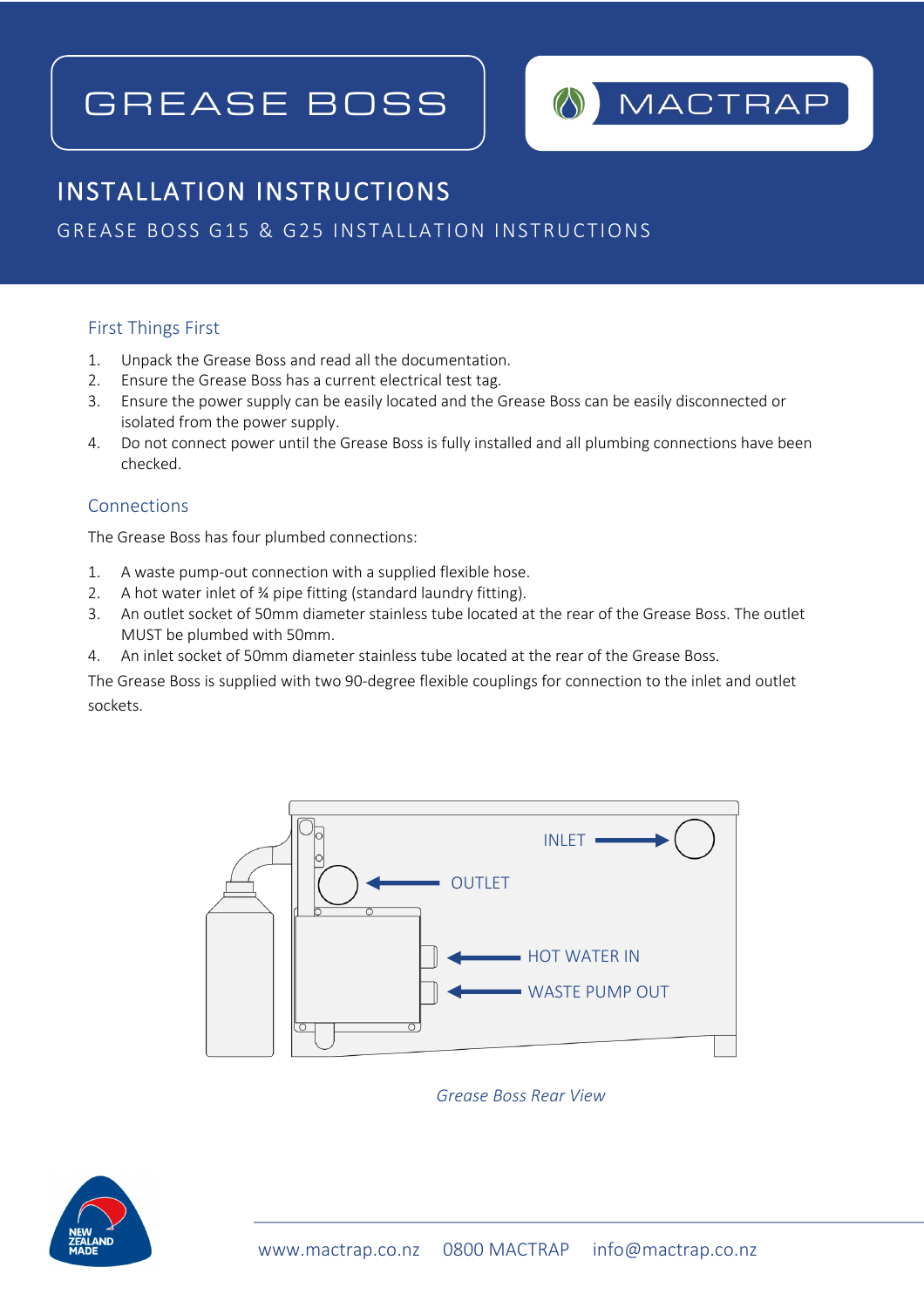### Inlet and Outlet Connections

The inlet and outlet sockets are 50mm stainless tube and are located at rear of Grease Boss. The sockets are easily connected with the supplied 90-degree flexible coupling or other satisfactory connection. A running trap or P-trap should be installed on the outlet to avoid any odour from the utility mains.

Ensure a minimum 2 degree fall to prevent sludge build up.

#### Hot Water Connection

The Hot Water connection is located at the rear of the Grease Boss. The Hot Water connection is labelled "HOT WATER" and supplies the internal cleaning jets and is essential to ensure the liquidity of the FOG. The connection is a ¾ pipe fitting suitable for a standard laundry hose or similar. Ensure that the Hot Water connection is connected to a constant supply of hot water in excess of 45°C at mains pressure.

#### THE GREASE BOSS CANNOT OPERATE EFFECTIVELY WITH LOW PRESSURE HOT WATER

The Grease Boss maintains an air gap between the hot water jets and the maximum operational water level. It is, however, theoretically possible for the internal water level to reach the jets if the outlet is restricted. Mactrap recommends a dual check valve be installed at the hot water source in accordance with Local Authority regulations.

#### A DUAL CHECK VALVE SHOULD BE INSTALLED AT THE HOT WATER SOURCE

#### Pump Out Connection

The Grease Boss has an automatic pump out facility. The pump out connection is located immediately below the hot water connection and is labelled "WASTE". The Grease Boss is supplied with a flexible hose to connect the pump out to a termination point DOWNSTREAM of the Grease Boss outlet. The pump out hose should be routed above the outlet invert or terminated at a height above the outlet invert to avoid siphoning.